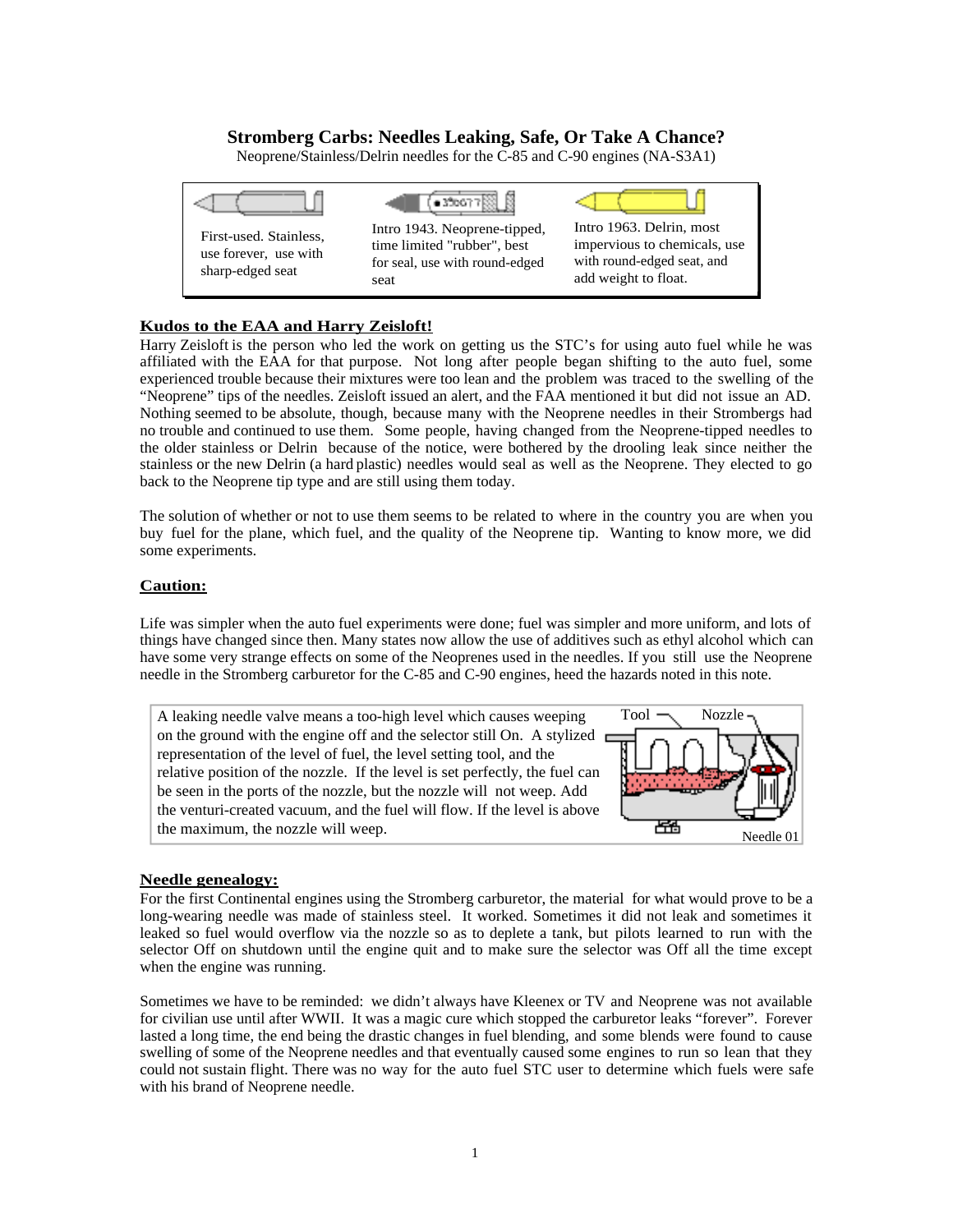Not all of the Neoprene needles were made by Stromberg/Bendix ; those third party suppliers did not use the original Neoprene "flavor" and therein lies the biggest risk. With those made by third party companies, some fuel additives could cause immediate and irremediable damage to the needle, with bad effects on a running engine.

The Bendix Service Bulletin #71, issued **8-24-1943**, specified the change to the "new" Neoprene from the stainless needle, and added that a round-edged seat was to be used with the Neoprene-tipped needle instead of the sharp-edged seat for the stainless steel needle. The stainless needles could be used until "present stocks are exhausted" and that explains why, 50 years plus after the change, you can still get the stainless needles!

The Bendix Service Bulletin #84, dated **26 June 1963**, was issued to introduce the Delrin needle. The reasons were to remove the necessity for tracking the rubber age control requirement, reduce cost, and provide a longer-lived material. Note that this is long before the change in fuels which is given as the reason for the change to the Delrin needle. At the end of the article is a bit more of the Bulletin and you can see why Bendix made the change. (The die-made Delrin would be of a consistent size, require zero machining, and last a long time so it was cheaper and better for Stromberg.)

#### **Our tests:**

Be aware that all of the tests we did were done in California, using fuels legal here (all without damaging alcohols in them). Where you live, the rules about fuel blends in your state, and how and which and when alcohols are used in the fuels can make a terrific difference. You are your own experimenter and no one will help you pay for any damage if you continue to use the Neoprene-tipped needle which is sensitive to unique fuels!

The "hangar tales" about Neoprene/stainless/plastic needles for the Stromberg get a bit confusing. When there was the big scare about the swelling needles, I asked International Cessna 120/140 club members to send me their old Neoprene needles so that I could evaluate them. We found at least some of what was fact and what was "scare".

I took the Neoprene-tipped needles and put them in 100LL for several weeks. Then, I did the same thing with the needles in "normal" auto fuel, 87 octane. Having measured them before and after the immersion tests, there was not an iota of a difference...but....like all stories, the portion left out is that not all gas is devoid of the constituents which could cause swelling. Note that, by law, all aviation fuel is supposed to be the same, with no state-sanctioned alterations allowed but that is not so for auto fuels; there was no way to tell which blends gave problems to some members.

Alcohol or other enhancers in the gasoline can cause a swelling and weakening of the rubber-like Neoprene material. When I placed the needles in some readily available alcohols, it was incredible how quickly SOME of them changed shape and how the previously stable material became very easy to abrade and wipe off. (I was astounded when I immersed the needles in denatured alcohol for a few minutes and saw the change on some, the others untouched.)

### **Physical differences:**

Digging deeper, I did a microscopic observation of the various needles. To make it easy, what I found was that there were "good" needles, those made by the good people with the correct materials and those who wanted to make a buck and weren't choosy about what the material blend was. Bendix/Stromberg and the other owners of rights to manufacture the Strombergs did not label or otherwise identify which ones they made so there is no identifier to indicate which are good and which are poor. All "Neoprenes" are not the same and some from the fly-by-night outfits used blends of Neoprene which proved to be of poor quality with regard to the imperviousness to the "enhancers" in the fuels. Some states allow alcohol in auto fuel, some states allow other enhancers in auto fuel. One full load of the wrong fuel can do an amazing change to the Neoprene needle if it is made of the wrong blend.

#### **Changes and Cures:**

The Neoprene needle was matched with a seat quite different than the seat used with the stainless steel needle in that the surface which mates with the tip is radiused so the probability of a seal is maximized. What happens when the needle tip of Neoprene changes shape? There is a very limited movement vertically of the needle from when it is seated (when the level is to the upper limit) to when it is full open when the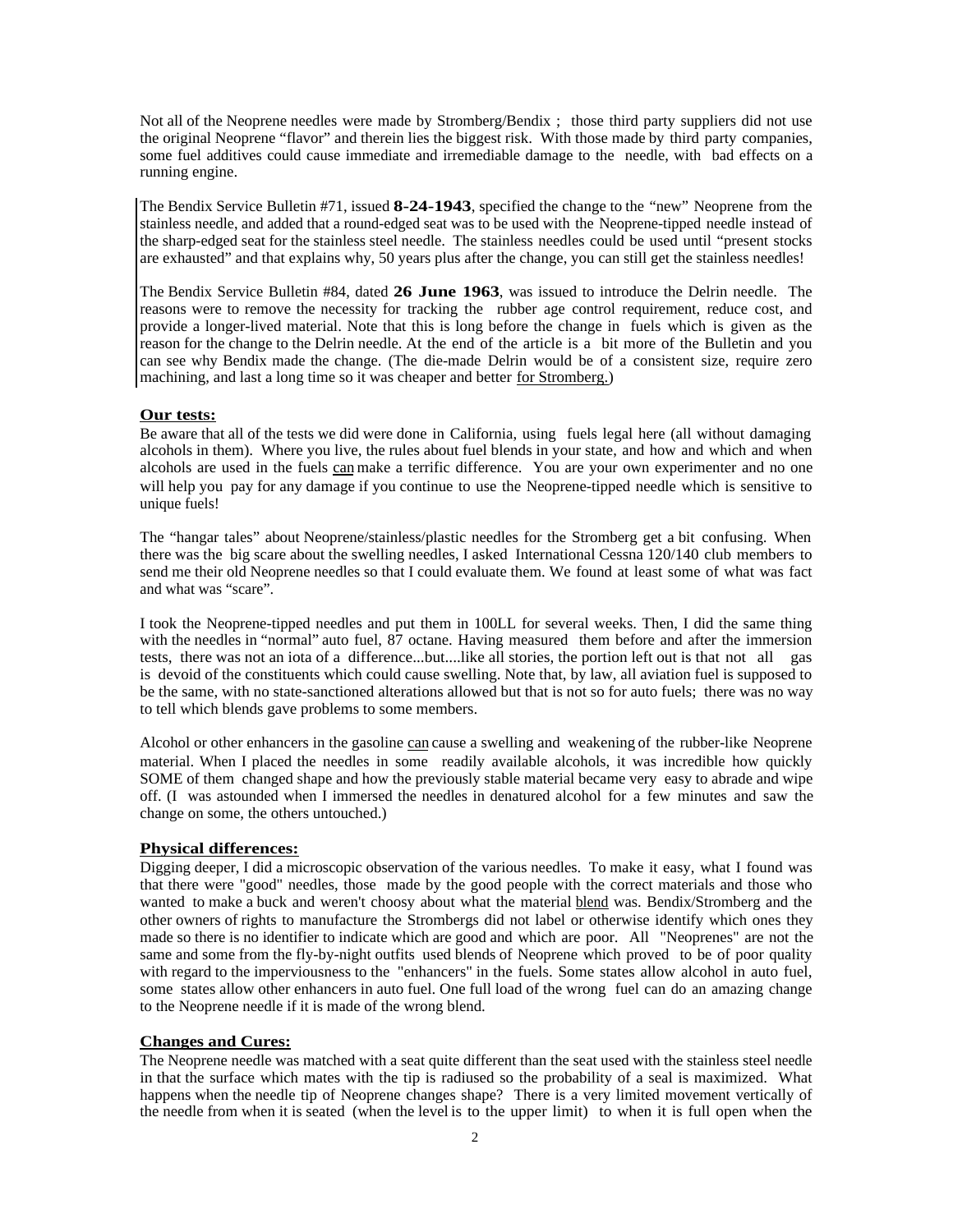engine is going full bore. If the Neoprene swells, then the annular channel between the needle and the seat is drastically changed in both the radial direction and the vertical direction, quickly limiting the amount of fuel that could pass at full open. Whereas full open with a perfect needle allows more fuel to flow into the carburetor than the engine is using, a swelling needle will eventually allow only just enough fuel replacement to taxi, run the engine up, maybe even allow takeoff and some flight when the needle is fully elevated from the seat. As the swelling increases, the fuel flow allowed decreases even more, with the "starvation" effects noted by some of the owners.

There are those who changed from the Neoprene to either the Delrin or the stainless who were less than pleased with the drool after shutdown. My plane initially had the stainless needle, drooled, was changed to the Neoprene-tipped type and it served admirably for years. Even though we here had no problems with swelling, I went back to stainless after all the notices by the EAA as part of the auto fuel experiments. I simply shut off the fuel when close to my parking place and let the engine die by running out of the fuel in the carb, so no drool. A few years after the issue of the Delrin needle, there was acknowledgment about the fact they would leak and so methods to reduce or stop the leaks were offered, a point missed by most who thought the Delrin was supposed to be as leak-free as the Neoprene type.....again, see the comment of "why" at the end of the article.

Some people who had the Delrin or stainless needles found they had leaks and didn't want to shut off the selector or would forget, so they went back to the Neoprene and have stayed with it and have had no ill effects...but this state has a law against some of the adders in other states which make the fuel attack the needle materials. The thing is, there are those owners who have the high quality Neoprene needles, who live in states that don't allow the deleterious materials in the fuel, and who don't go to states where the bad stuff is allowed. As long as the symptoms and risks are understood, you can use the needles made with high quality Neoprene but understand the risks and realize that the "bad blend" might be out there.

### **Lessons learned:**

If you use the Neoprene type, never trust that the fuel you buy today is the same as last week! Refiners have latitude as to which enhancers and which blends they use. No one!! has ever or would ever be able to ascertain which blends are "safe" for use with the Neoprene needle and which are not. Here in California, we were assured by 4,000 labs and 20,000 state commissions that MTBE was a great enhancer to fuel as a replacement for the last lead used in auto fuels. Trillions of gallons later, the same non-apologetic commissions and labs are claiming that the great additive can cause cancer, is poisoning our water, and we are now paying doubly to get rid of the "safe" additive. No one yet knows what the "faultless" new adder will be in the future fuels.

For the stainless needle, the advantage is that it can withstand any fuel blends, even the pure alcohol we are threatened with once in a while. There are those who have the stainless and who had the drool who were either able to halt it or cause it to decrease by lapping the needle. You can certainly try lapping it, but understand that lapping by rotation of the needle in the seat is going to depend on luck, because the needle never rotates when in operation...it just goes up and down and making the actual sealing portions mate exactly is difficult. Many who don't know history are unaware of what a great benefit that Neoprene was in these applications; Neoprene, when developed during the big war, was "magic". Be sure that you have the seat which is meant to be used with the needle....many have been wrong forever or since the last change, so don't assume that it is the correct one just because it has been "working". Verify!

The Delrin replacement needle is not as compliant (soft) as the Neoprene, so it too will often leak when the airplane is left sitting and the selector On. Some owners state that they have lapped those to the seat and satisfied themselves with the results. They used valve lapping compound (see the callout at the end for the Bendix-Stromberg sanctioned lapping compound). Some with the Delrin needles do what we did with the stainless....shut off the fuel as you approach the parking place and let the engine die of fuel starvation and leave the selector Off until the next start. Oddly, that action has been a favor for some because they learned in that way that their selector was leaking (as well).

The important points have been listed. If you always know about your fuel, you could use the Neoprene close to home....if you have one which was made by the good people, there seems to be no swelling whatever if used with "safe" auto fuels.....the stainless often needs to be lapped if you want to stop a seep when on the ground, but it doesn't always work because the needle is not restrained or guided to exactly the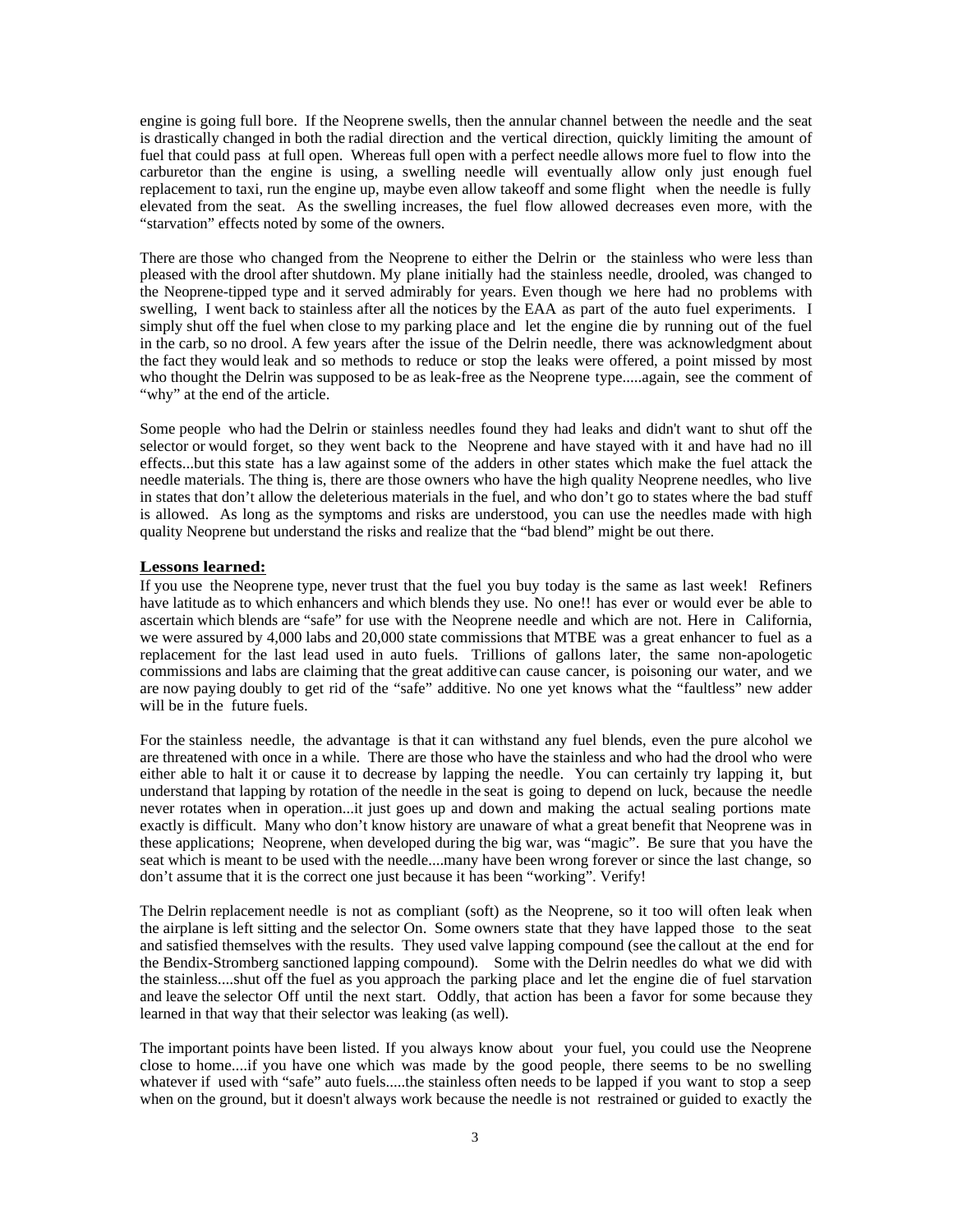same position on the seat. Some who have opted for the Delrin needle state that their leaks have stopped when they lapped those, so that is an option as well.

The price of the plastic needle was, for a while, truly outrageous, having risen to \$140 soon after the problems with the Neoprene were found (\$76 now at Spruce). For peace of mind and the freedom to ingest any fuel anywhere, in any state, the stainless and the Delrin are the best. Neoprene needles are still available, they are the cheapest, but there is no way to know if they were made of the correct blend of Neoprene, made by the good guys. The later sketches might assist in the determination, at least as an indicator of which to not use. You are on your own with the Neoprene.



Recently, an Ercoupe owner had an engine failure during landing and ran into power lines near the end of the field; it was found that when the change was made to the Delrin needle and the weight required was added to the float, the weight or the solder to hold it on got hung up on the carburetor body, flooding the engine with full fuel flow, rendering the engine unable to develop power.

#### **Seat:**

Not everybody knows that the needle must be matched to the proper seat....if the wrong seat is used, then the size of the openings between the needle tips and the seat is changed drastically and that mismatch could cause problems. The probability is high that many have the mis-matched seat today because they changed only the needle. It "used to be" that the sellers and the mechanics

working on the carbs knew the difference, but that is no longer true. There are sharp-edged seats and rounded/radiused seats. Make sure that your seat and needle are matched! For example, Aircraft Spruce is presently the only catalog I know of that lists the Neoprene needle.....but they make no mention that a particular seat must be used with it!! They also sell the stainless needle but not the seat and no set is offered and they sell the Delrin but today only mention that it exists and to ask for it and they don't mention that a rounded seat must be used with it. Make sure yours are matched as the maker expected.

#### **Level story and tools:**

Other things. The tools you can make for adjusting the level of the fuel in the carburetors (and you must do this if you change needles and/or seats!!) are shown in the article starting page 8 of the August 1998 issue of the Vintage Airplane magazine (EAA Antique/Classic Division and thanks to the editor H.G. Frautschy, the figures are



excellent, much better than mine). The "tricks" to setting the levels are in that article, too. The same articles were printed in the International Cessna 120/140 Newsletters and copies of back issues can be requested.

Note..one old hangar tale is that the gasket between halves of the carb must be wet with fuel all the time. Nonsense. The fuel level, when properly adjusted, does not! reach the gasket so anytime you see a wet gasket, the body-gasket-body seal is poor and/or the float level is too high! To know for sure on the ground, see the article on adjusting and the tools to use. If the carb gasket is wet, fix it.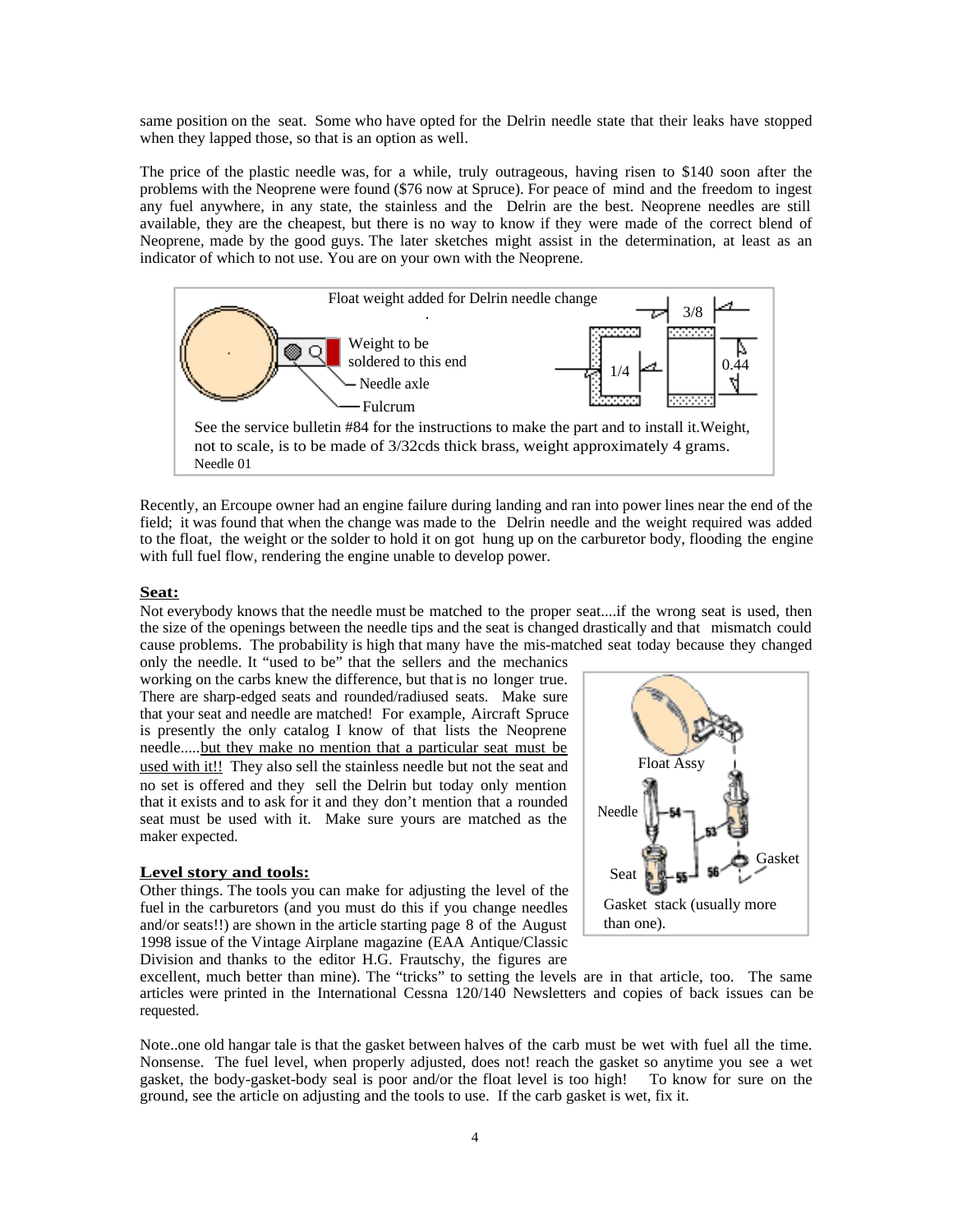When you and the A&I are in the carburetor for these inspections or changes, make sure that you verify the number of the main jet as well as the size of the hole in the jet; #45 for the C-85 and a different size for the C-90 (careful...the C-90 uses a #46 and the C-90-14F uses a #44 and another 90 uses the #45). We have found that owners? have changed the main jet for reasons unknown and did it without a logbook entry so don't use those as a guide. These numbers are impression stamped in the top surface of the seat as the sketch indicates. The number, by the way, corresponds to the numbered drill bit whose shank diameter will just fit in the hole. Owners have been known to increase the hole diameter to "make something better" and that tidbit is not in the log either. If you see even the tiniest burr inside the Main jet or on the edge of the small hole, get a new one.



Typical Main Jet features. The small hole is the controlling factor and its diameter corresponds to the diameter of the Numbered drill bit....#45 for the C-85. Beware for the C-90 because there are three sizes called out depending on the dash of the engine and the specific carburetor number (six digits). needle 01

#### **Gaskets:**

You always need a new set of gaskets any time you overhaul the carb or just change the float, the needle, or the seat; they are used not only under the mixture plate but combining various thicknesses of gaskets under the seat is how you adjust the fuel level and of course you need new gaskets between body halves, between the carburetor and the induction spider, and between the carburetor and the air box. Most gasket sets have all of them and the latter two are available independently from the catalog houses such as Aircraft Spruce.

### **Service Bulletins:**

The Bendix Service Bulletin #71, issued 8-24-1943, specified the change to the "new" Neoprene from the stainless needle, and added that a round-edged seat was to be used with the Neoprene-tipped needle instead of the sharp-edged seat for the stainless steel needle. The stainless needles could be used until "present stocks are exhausted" and that explains why, 50 years plus after the change, you can still get the stainless needles!

Also, the SB mentions: "do not use a sharp-edged seat with the Neoprene-tipped needle because doing so will eliminate the possibility of the needle sticking in the seat or being cut by the seat". (Kind of a backwards statement....where what was meant was.....don't use the sharp-edged seat with the Neoprenetipped needle or it might stick or be cut.

The information in service letters of old were rather sketchy, before the many lawsuits, and the writers expected the mechanics to be able to think. Although they do not mention it, the mechanic should be able to figure out to remove the weight if he changes back from the Delrin to the stainless or the Neoprenetipped needle! Unfortunately, Bendix/Stromberg made an error by stating that the carburetor did not have to be re-marked for any of these changes, so you can't tell from the outside what is inside.

In 1971, the information in the carburetor section of the 140A manual, states: When the Delrin needle is used, slight fuel leakage at the needle and seat may be corrected by lightly burnishing the needle in the seat or the needle and seat may be lapped using "Timesaver" Soft Metal Lapping Compound (yellow label).

### **The David L. Cheek's Delrin lapping solution:**

David L. Cheek's Stromberg started to leak. As a replacement, he tried lapping a used stainless (the original, before Neoprene-tipped) needle and its matching seat but had the same drool, and then tried a new Delrin needle in the old seat, but it leaked. He tried lapping the Delrin.......was told by an El Reno grumpy "expert" that: "nobody could make them not leak, so just live with it....." but he ordered a new radiused seat to match with the Delrin needle anyway (\$80 plus the \$75 for the Delrin needle) and this is what he did with the combo.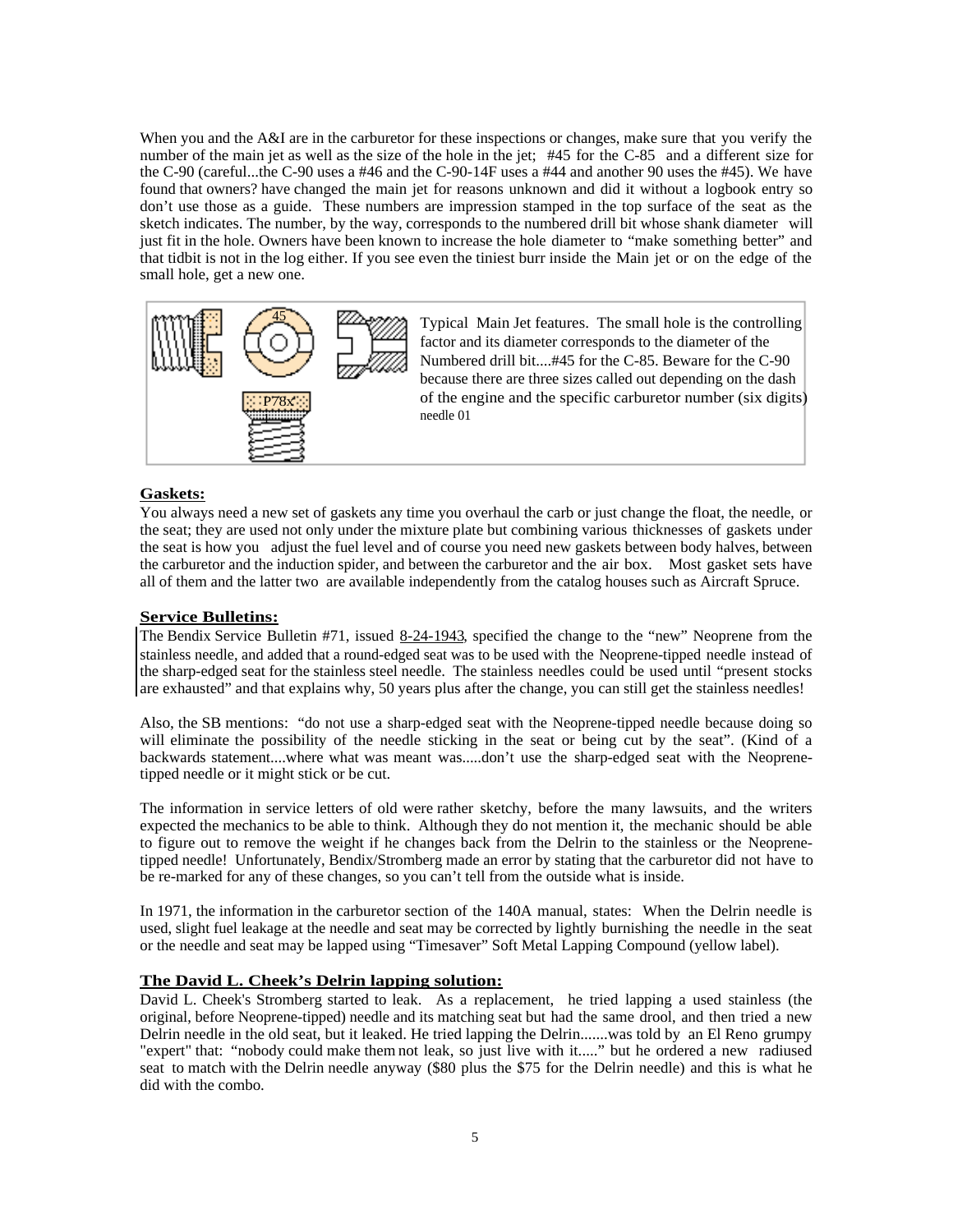His leak test, using just the seat and needle, is to invert the assembly, holding them together with his fingers and then applying mouth vacuum to the bottom of the seat. If the needle stays in while hanging down with no support other than the mouth vacuum he knows he has a good seal. His story and now ours.

Neal.......I think I'm onto something! I get a good suck test on the Delrin needle with new seat--only after considerable massaging of the two parts. I started lapping with the finest thing that I had around, which was Simichrome polish. My wear marks showed a good seat pattern on the needle. As soft as the Delrin appears, I think that the brass laps faster than the plastic. (My comment; we underestimate the characteristics of material which yields. In this case, the Delrin captivates the abrasive and holds it without cutting itself as much as the particles now held cut the brass of the seat.)

I have a good strong magnifier to look at the parts, and saw that there were considerable machine marks still in the seat. However, I think that the biggest problem is that the plastic tends to "fuzz up", even with the polishing compound that I was using. Close inspection with my glass showed the nice wear pattern to be slightly fuzzy, and not smooth and even. It is like trying to sand on plastic with sandpaper, which will not leave a clean finish.

I could not get a good seal after this lapping. When I put a very fine drop of oil on the tip and tried the suck test, I got a perfect seal. I knew that I was getting close. I then switched to fine scratch remover (Novus #2 from A/C Spruce, or several other suppliers) plastic windshield polish. The fuzziness was still on the needle, but getting better. My suck test results were getting better, even without a drop of oil. I started thinking about what I might have around the house that would polish finer than the plastic polish.

Then I remembered that my wife's 1966 Dodge Dart convertible had a new top put on it last summer. I asked the shop that did it what would be a good cleaner for the clear plastic back window. I was surprised at the answer.---Mayonnaise! They said it is slightly abrasive for scratch removal, and that the oil in it helps preserve the plastic. I put some on the needle and proceeded with the lapping again--(by this time well over an hour has gone by).

The needle had a dirty ring around it at the seat contact when I started. After working it with mayonnaise a few times, my glass inspection found the fuzziness almost completely gone, and the needle squeaking in the brass seat, indicating that my seat was getting pretty good. I think the key to all this is to GET RID OF THE FUZZINESS, which may appear to be a good seat, but allows leakage.

I now can suck on the seat with the needle in it, and the whole thing will hang from the tip of my tongue for as long as I want. Isn't it amazing that something so simple and straightforward can be such a pain to get working properly?!

Thanks to David L. Cheek!!.....and mayonnaise!

David did a tremendous amount of work in measuring the radii and the shape of the needles and seats he had and that information will be developed into another technical note for the aid of those working on the Strombergs.

#### **License owner:**

The license owner for the Strombergs these days is: Precision Airmotive Corp (The Engine Division). 3220 100th Street S. W. Bldg. E Everett Washington 98204 They list nine affiliates around the country and 14 overseas, so a call/note to them would get you the closest affiliate if the factory is too far away from you. Their web sites, www.precisionairmotive.com and www.pacpac.com are extremely frustrating, but their phone numbers are there. One PAC company does Strombergs (Engines) and another company at PAC holds the license for the Marvel-Schebler.

New Delrin sets and seats from this source, according to a letter in the internet: "Skyport Services has needles, seats, gasket kits and copies of the Stromberg overhaul manual and sends along a copy of the Service Advisory as to how to install them. Ask for John at 1-800-624-5312" (Skyport was purchased by John and he has "our" plane, engine and Stromberg.) El Reno has both the needle (s) and seats or at least they did; the telephone answerer believes he is all-knowing, not kind, and will condemn the Stromberg, confirming his ignorance to each caller.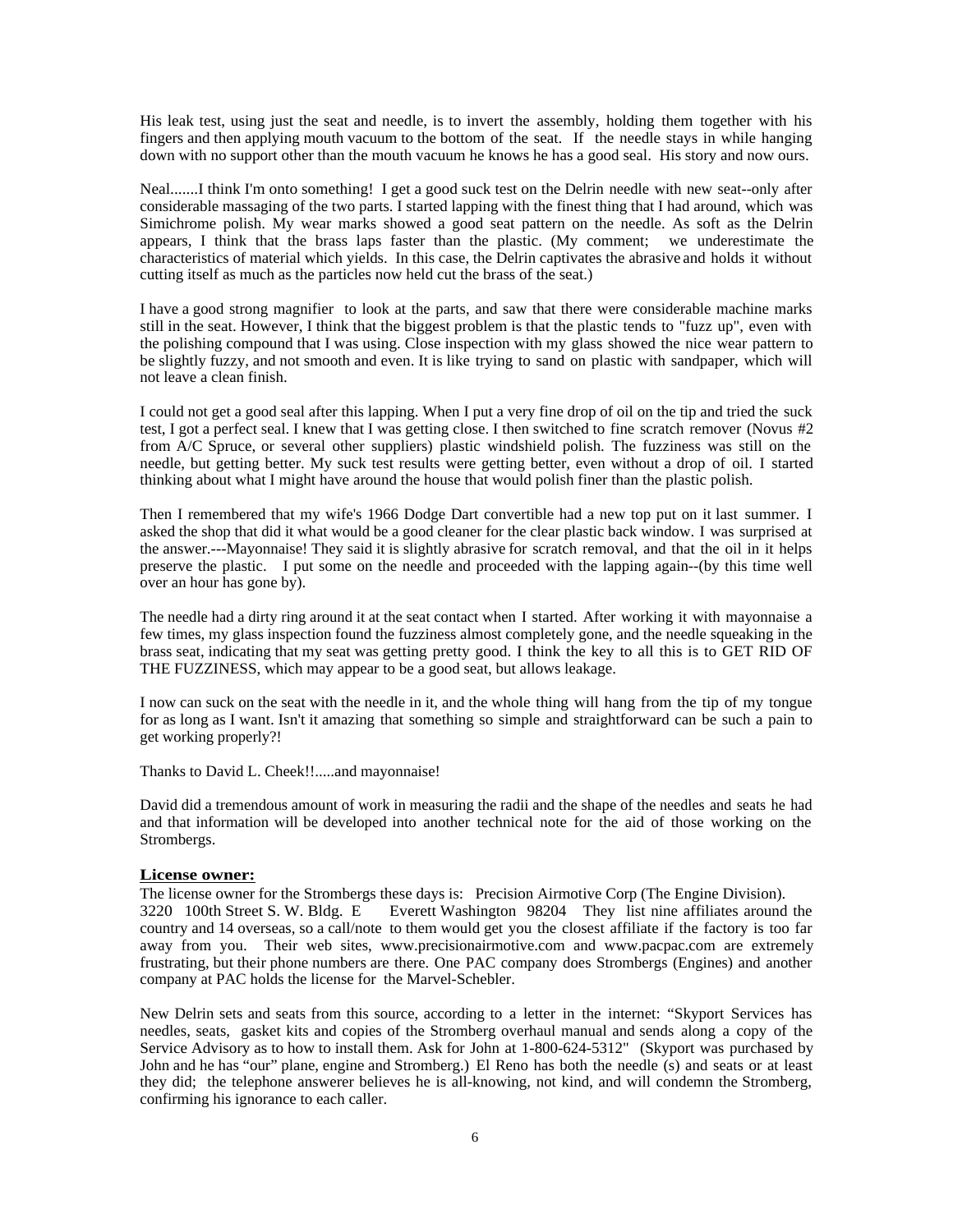Aircraft Spruce has some parts, but they have to be asked since their catalog is poor on this page. (Gasket sets are available from Aircraft Spruce for about \$35 and they have the top and bottom gaskets as well.)

| Bendix service bulletin:    | Needle $p/n$             | Seat                       | Seat $p/n$               |
|-----------------------------|--------------------------|----------------------------|--------------------------|
| steel 4-8-1945              | P-14221                  | Sharp edged                | P-17247<br>Last produced |
|                             |                          |                            | 1945.<br>with<br>replace |
|                             |                          |                            | matched pair only.       |
| 71 Neoprene-tipped          | 390077                   | radiused seat              | 383911,<br>383912.       |
|                             |                          |                            | 384585                   |
| 84<br>rev 7-15-72           | for $\frac{12523047}{ }$ | radiused seat, same as for | 383911,<br>383912,       |
| weight to<br>float<br>added |                          | the Neoprene-tipped        | 384585                   |
| lever                       |                          |                            |                          |

Neoprene needles are still the least expensive, as if that will interest anyone (the Delrin is \$76, the stainless \$58, and Neoprene about \$1.50 at Aircraft Spruce but seats?....not mentioned though they may have them.) Aircraft Spruce does have the stainless needle and correct seat (this in October '01).

| Source             | Needle  | Seat               | Needle material        | Carb/Engine    |
|--------------------|---------|--------------------|------------------------|----------------|
| Bendix SB 30       | P-14221 | P-17247            | <b>Stainless Steel</b> |                |
| Bendix SB 71       | P-14221 | not noted          | <b>Stainless Steel</b> |                |
| Bendix SB 71       | 390077  | 383911             | <b>Neoprene</b>        |                |
| Bendix SB 84       | 2523047 | 383911             | Delrin                 | $85 - 12$      |
| Bendix SB 84       | 2523047 | 384585             | Delrin                 | $85 - 12$      |
| Bendix SB 84       | 2523047 | 383911             | Delrin                 | 90-12F, 90-8F  |
| Bendix SB 84       | 2523047 | 384585             | Delrin                 | 90-12F, 90-14F |
| EAA 8401           | 2523047 | <b>Not Defined</b> | Delrin                 |                |
|                    |         |                    |                        |                |
| Assembly $P/N$ for |         |                    |                        |                |
| this combination:  |         |                    |                        |                |
| 383943             | 390077  | 383911             | <b>Stainless Steel</b> |                |

I wrote: I do not know what the difference is between the 383911 seat and the 384585 seat. From John C comes the information: the 384585 seat has a smaller orifice and is for pressure feed (for an engine using a fuel pump or two).

#### **installations. 383911 is for gravity feed installations**

#### **Extra Stuff:**

I have never seen what the rubber (Neoprene was called a rubber, synthetic) age requirement was in the Stromberg data sheets, but it was probably the same as for O-rings of rubber/Neoprene. It is likely that 99 percent of those in use are grossly in excess of the age limit! (Later, the age limit for O'rings was deleted.)

From the EAA magazine notice of 8401 12/15/1984:

"Bendix stated that they had not manufactured the Neoprene-tipped needles for 20 years plus. the Neoprene was of a higher grade when being made and should not be influenced by higher aromatic fuels such as 100LL or auto gasoline".

Which confirms what I found, that all Neoprene-tipped needles are not the same, and only those made by the good guys are any good but they did not mark them so there is no way to tell which would be good and which would create problems. Soaking in fuel for a few weeks would though.

At the top in this figure, a Bendix? A Stromberg?? manufactured needle with a very smooth-surfaced Neoprene tip, as befits being formed in a well-made die. Even for those known to have been used for many years, there is no "wear" of the surface where the tip contacts the seat, simply an even smoother burnished area. The part number is usually etched with an electric pencil, and there may be an "A" on the front side. The surface of the stainless steel is smooth, usually polished, and lacks machine marks. The rectangular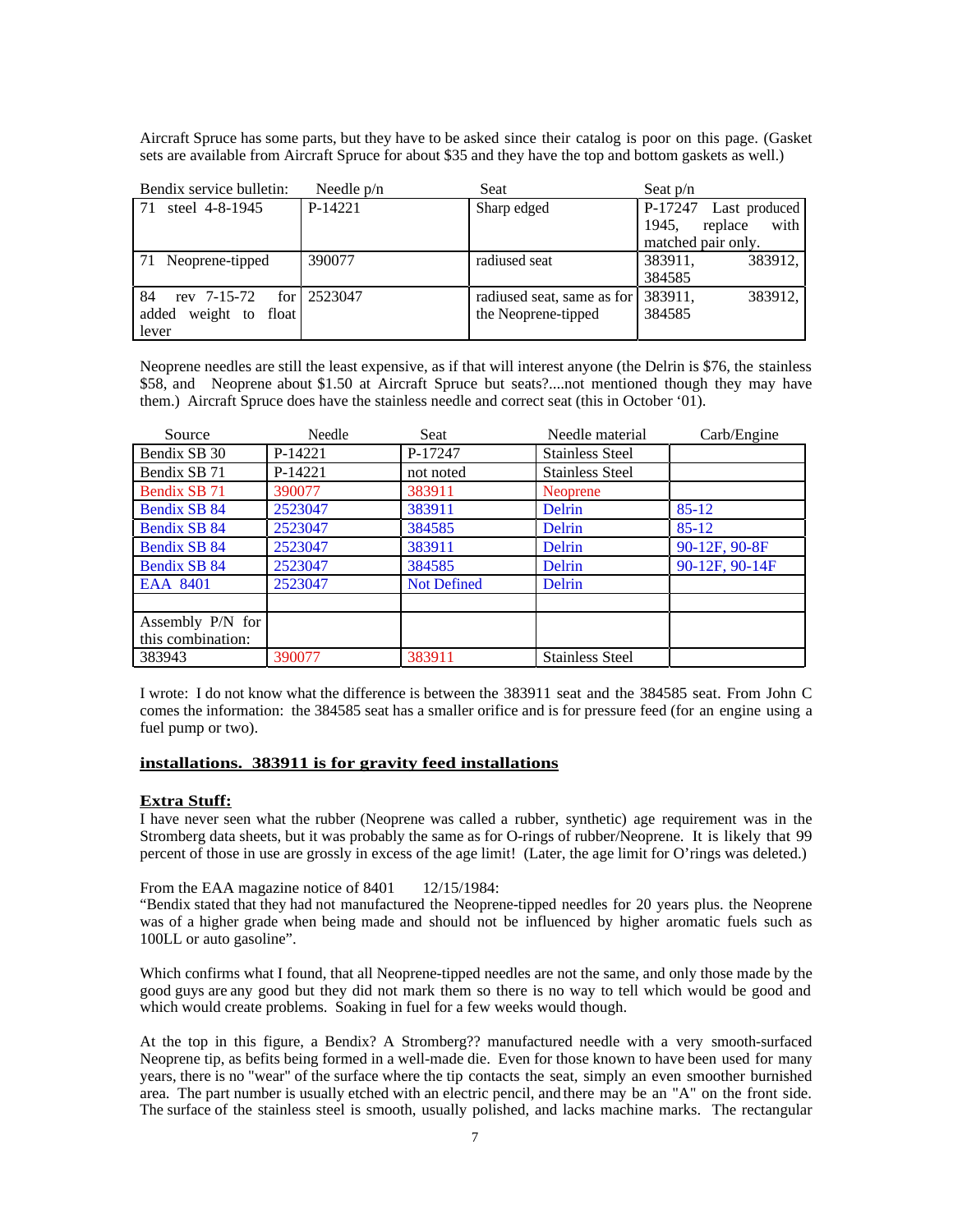trough where the float "axle" fits is made with a round-edged broach and the interior surfaces are smoothed. The end has a chamfered indentation indicative of good lathe machining practices.



The bottom figure attempts to indicate the poor quality of a needle made by a less-competent source, probably without the sanction of the carburetor manufacturer at the time. The part number is impression stamped. The trough has a square (done by a cheaper broach) instead of a rounded interior. None of the edges are rounded or smoothed per the service letter or even when complying with good shop practice. The rounded edges and the round section of the stainless steel still show the marks of the dull lathe tool and none of the surfaces are ground or burnished like those we believe would be Stromberg-approved. The Neoprene is slightly off-center with respect to the center line of the stainless body.

All the features noted are symptoms of poor workmanship and non-compliance with the original design but the poorest feature is that the Neoprene has been shaped by a lathe tool, not in a smooth-sided die. Sealing with this surface would never be as good as for the one made with the smooth surface. The small teat of Neoprene is a further indication of poor workmanship.

Next, the addition of a picture of a seat (a good one, note the die-formed radii) and the relative shapes of the "sharp-edged" and the "round-edged" seats to allow discrimination when in hand since the parts are not marked with identifying numbers.

**As recently as the summer of '04, a fellow owner received a mis-matched set of needle/seat from Spruce, something that could not have happened in the days when the sellers knew their parts. The warning is to not depend on the seller but do your own inspection immediately after receiving the parts.**